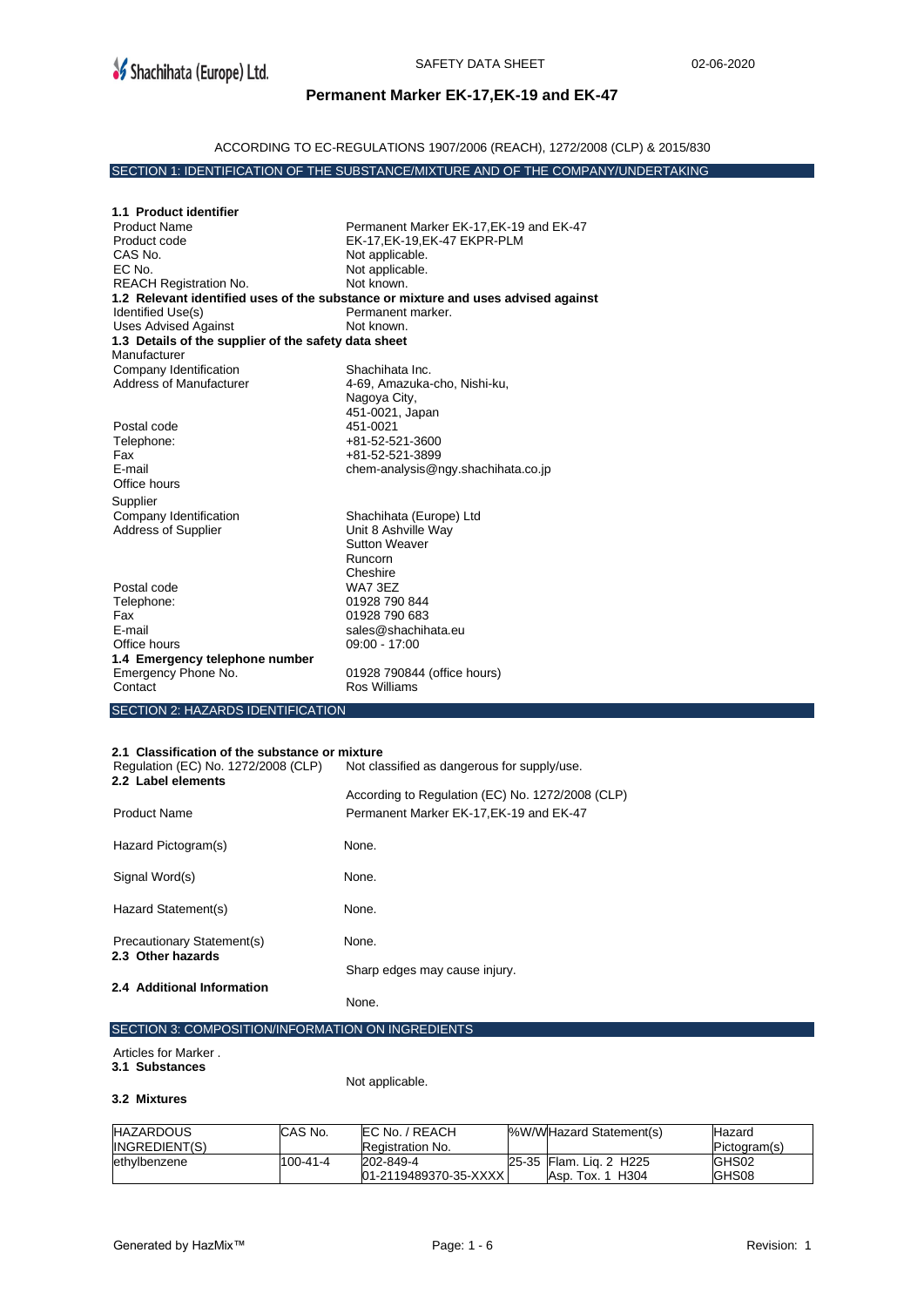# **Permanent Marker EK-17,EK-19 and EK-47**

|                                          |           |                                    |           | Acute Tox. 4 H332<br>ISTOT RE 2 H373                                                                                        | GHS07                   |
|------------------------------------------|-----------|------------------------------------|-----------|-----------------------------------------------------------------------------------------------------------------------------|-------------------------|
| Xylene                                   | 1330-20-7 | 215-535-7<br>01-2119488216-32-XXXX | 20-30     | Flam. Liq. 3 H226<br>Acute Tox, 4 H312<br>Skin Irrit. 2 H315<br>Acute Tox. 4 H332                                           | GHS02<br>GHS07          |
| butan-1-ol n-butanol                     | 71-36-3   | 200-751-6<br>01-2119484630-38-XXXX |           | 15-25 Flam. Liq. 3 H226<br>Acute Tox, 4 H302<br>Skin Irrit. 2 H315<br>Eye Dam. 1 H318<br>ISTOT SE 3 H335<br>ISTOT SE 3 H336 | GHS02<br>GHS05<br>GHS07 |
| $4-(1,1,3,3-$<br>tetramethylbutyl)phenol | 140-66-9  | 205-426-2<br>01-2119541687-29-XXXX | $0.1 - 1$ | Skin Irrit. 2 H315<br>Eye Dam. 1 H318<br>Aquatic Acute 1 H400<br>Aquatic Chronic 1 H410                                     | GHS05<br>GHS07<br>GHS09 |

SECTION 4: FIRST AID MEASURES

| 4.1 Description of first aid measures                                   |                                                                                       |
|-------------------------------------------------------------------------|---------------------------------------------------------------------------------------|
| Inhalation                                                              | Not normally required.                                                                |
| <b>Skin Contact</b>                                                     | Not normally required. Wash skin with water.                                          |
| Eye Contact                                                             | Not normally required. If contact with eyes directly, flush with gently flowing fresh |
|                                                                         | water thoroughly.                                                                     |
| Ingestion                                                               | Unlikely route of exposure.                                                           |
| 4.2 Most important symptoms and effects, both acute and delayed         |                                                                                       |
|                                                                         | None anticipated.                                                                     |
|                                                                         | 4.3 Indication of any immediate medical attention and special treatment needed        |
|                                                                         | No special requirements.                                                              |
| <b>SECTION 5: FIREFIGHTING MEASURES</b>                                 |                                                                                       |
| Non-flammable.                                                          |                                                                                       |
| 5.1 Extinguishing media                                                 |                                                                                       |
| Suitable Extinguishing media                                            | Extinguish with carbon dioxide, dry chemical, foam or waterspray.                     |
| Unsuitable extinguishing media                                          | Do not use water jet.                                                                 |
| 5.2 Special hazards arising from the substance or mixture               |                                                                                       |
|                                                                         | None anticipated.                                                                     |
| 5.3 Advice for firefighters                                             |                                                                                       |
|                                                                         | Fire fighters should wear complete protective clothing including self-contained       |
|                                                                         | breathing apparatus.                                                                  |
|                                                                         |                                                                                       |
| SECTION 6: ACCIDENTAL RELEASE MEASURES                                  |                                                                                       |
|                                                                         |                                                                                       |
| 6.1 Personal precautions, protective equipment and emergency procedures |                                                                                       |
|                                                                         | Not normally required.                                                                |
| 6.2 Environmental precautions                                           |                                                                                       |
|                                                                         | Do not release large quantities into the surface water or into drains.                |
| 6.3 Methods and material for containment and cleaning up                |                                                                                       |
|                                                                         | Collect mechanically and dispose of according to Section 13.                          |
| 6.4 Reference to other sections                                         |                                                                                       |
|                                                                         | See Also Section 8, 13.                                                               |
|                                                                         |                                                                                       |
| SECTION 7: HANDLING AND STORAGE                                         |                                                                                       |
|                                                                         |                                                                                       |
|                                                                         |                                                                                       |
| 7.1 Precautions for safe handling                                       |                                                                                       |
|                                                                         | No special precautions are required for this product. Wash hands and exposed skin     |
|                                                                         | after use.                                                                            |
| 7.2 Conditions for safe storage, including any incompatibilities        |                                                                                       |

| Storage temperature<br>Storage life               | Ambient.<br>Stable under normal conditions. |
|---------------------------------------------------|---------------------------------------------|
| Incompatible materials<br>7.3 Specific end use(s) | None known.                                 |
|                                                   | Permanent marker.                           |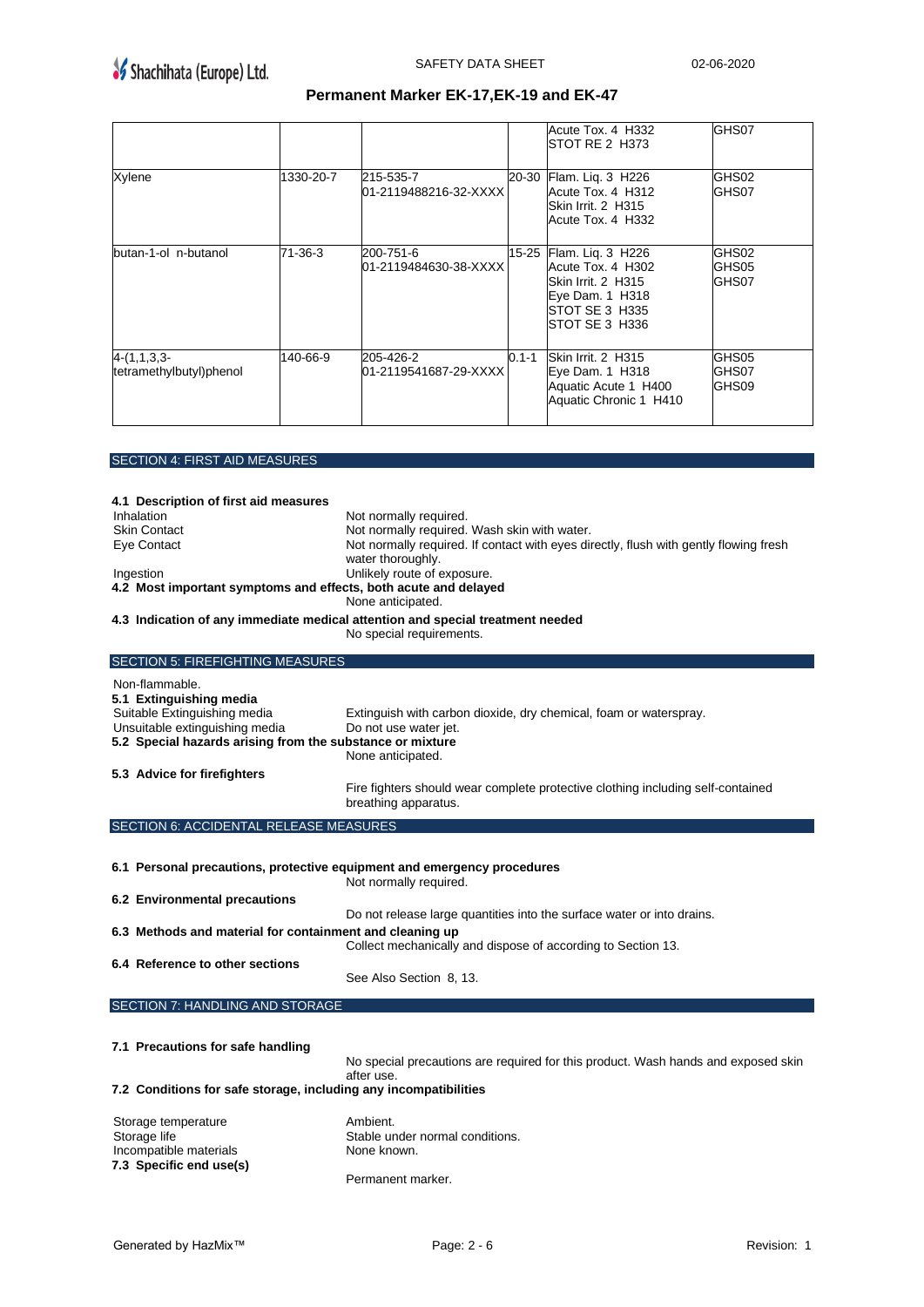### **Permanent Marker EK-17,EK-19 and EK-47**

## SECTION 8: EXPOSURE CONTROLS/PERSONAL PROTECTION

#### **8.1 Control parameters**

8.1.1 Occupational Exposure Limits

| Occupational Exposure Limits         |           |                        |                                     |                      |                                     |                |
|--------------------------------------|-----------|------------------------|-------------------------------------|----------------------|-------------------------------------|----------------|
| SUBSTANCE.                           | CAS No.   | LTEL (8 hr TWA<br>ppm) | LTEL (8 hr TWA<br>mg/m <sup>3</sup> | <b>STEL</b><br>(ppm) | <b>STEL</b><br>(mg/m <sup>3</sup> ) | <b>Note</b>    |
| Xylene, o-,m-,p- or mixed<br>isomers | 1330-20-7 | 50                     | 220                                 | 100                  | 441                                 | Sk. BMGV       |
| Xylene, mixed isomers, pure          | 1330-20-7 | 50                     | 221                                 | 100                  | 442                                 | IOELV,<br>Skin |
| Ethylbenzene                         | 100-41-4  | 100                    | 441                                 | 125                  | 552                                 | Sk             |
| Ethylbenzene                         | 100-41-4  | 100                    | 442                                 | 200                  | 884                                 | IOELV,<br>Skin |
| Butan-1-ol                           | 71-36-3   |                        |                                     | 50                   | 154                                 | lSk            |

| Region<br>EU<br>United Kinadom | Source<br><b>EU Occupational Exposure Limits</b><br>UK Workplace Exposure Limits EH40/2005 (Fourth edition, published 2020)                                |
|--------------------------------|------------------------------------------------------------------------------------------------------------------------------------------------------------|
| Remark                         | <b>Notes</b>                                                                                                                                               |
| Sk                             | Can be absorbed through the skin. The assigned substances are those for which there are concerns that dermal absorption will lead to systemic<br>toxicity. |
| BMGV                           | Biological monitoring guidance values are listed in Table 2.                                                                                               |
| <b>IOELV</b>                   | Indicative Occupational Exposure Limit Values.                                                                                                             |
| <b>Skin</b>                    | The possibility of significant uptake through the skin.                                                                                                    |

**Biological Exposure Indices**<br>Substances **CAS** Substances Number Sampling Tissues Control parameters Biological monitoring guidance value **Comments** Xylene, o-, m-, p- or 1330-20-7 650 mmol methyl hippuric Post

| .                                      | <b>Number</b> |                                                                    |               | parameters | lquidance value |  |
|----------------------------------------|---------------|--------------------------------------------------------------------|---------------|------------|-----------------|--|
| Xylene, o-, m-, p- or<br>mixed isomers |               | 1330-20-7 650 mmol methyl hippuric<br>acid/mol creatinine in urine | Post<br>shift |            |                 |  |
|                                        |               |                                                                    |               |            |                 |  |

Remark Notes

#### **8.2 Exposure controls**

| 8.2.1. Appropriate engineering controls<br>8.2.2. Personal protection equipment | No special requirements.                                  |
|---------------------------------------------------------------------------------|-----------------------------------------------------------|
| Eye Protection                                                                  | Not normally required.                                    |
| Skin protection                                                                 | Not normally required.                                    |
| Respiratory protection                                                          | Normally no personal respiratory protection is necessary. |
| Thermal hazards                                                                 | Not applicable.                                           |

8.2.3. Environmental Exposure Controls Do not release large quantities into the surface water or into drains.

## SECTION 9: PHYSICAL AND CHEMICAL PROPERTIES

#### **9.1 Information on basic physical and chemical properties**  Appearance

Odour Solvent odour. Odour threshold pH Not known.<br>Melting point/freezing point Not known. Melting point/freezing point Not known.<br>
Initial boiling point and boiling range Not applicable. Initial boiling point and boiling range

Colour : Various .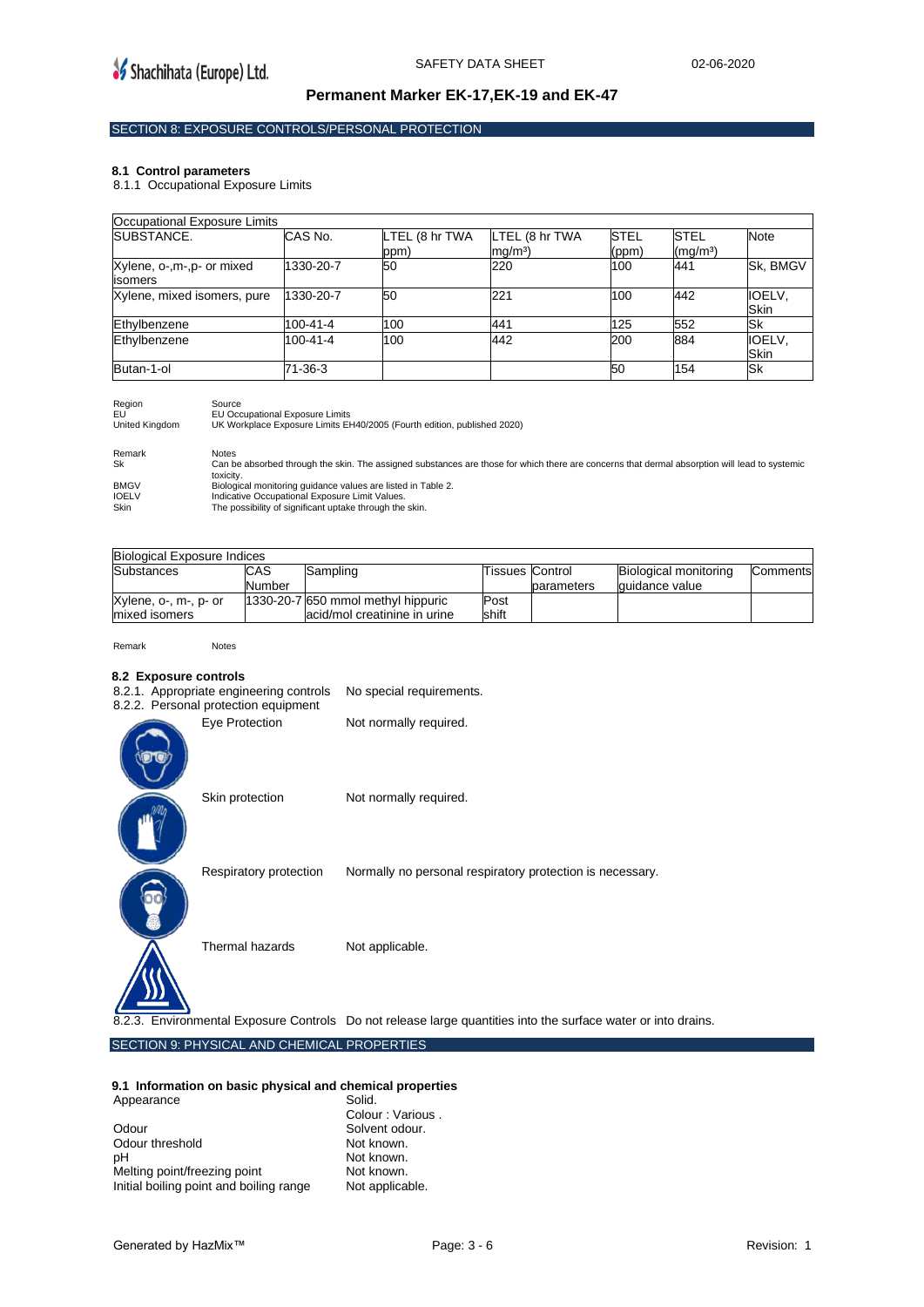

# SAFETY DATA SHEET 02-06-2020

# **Permanent Marker EK-17,EK-19 and EK-47**

| <b>Flash Point</b><br>Evaporation rate<br>Flammability (solid, gas)<br>Upper/lower flammability or explosive<br>limits<br>Vapour pressure<br>Vapour density<br>Density (g/ml)<br>Relative density<br>Solubility(ies)<br>Partition coefficient: n-octanol/water<br>Auto-ignition temperature<br>Decomposition Temperature (°C)<br>Viscosity<br>Explosive properties<br>Oxidising properties | Not applicable.<br>Not known.<br>Non-flammable.<br>Not known.<br>Not known.<br>Not known.<br>Not known.<br>Not known.<br>Solubility (Water) : Insoluble in water.<br>Solubility (Other) : Not known.<br>Not known.<br>Not known.<br>Not known.<br>Not known.<br>Not explosive.<br>Not oxidising. |
|--------------------------------------------------------------------------------------------------------------------------------------------------------------------------------------------------------------------------------------------------------------------------------------------------------------------------------------------------------------------------------------------|--------------------------------------------------------------------------------------------------------------------------------------------------------------------------------------------------------------------------------------------------------------------------------------------------|
| 9.2 Other information                                                                                                                                                                                                                                                                                                                                                                      | None.                                                                                                                                                                                                                                                                                            |
| SECTION 10: STABILITY AND REACTIVITY                                                                                                                                                                                                                                                                                                                                                       |                                                                                                                                                                                                                                                                                                  |
| 10.1 Reactivity                                                                                                                                                                                                                                                                                                                                                                            |                                                                                                                                                                                                                                                                                                  |
|                                                                                                                                                                                                                                                                                                                                                                                            | Stable under normal conditions.                                                                                                                                                                                                                                                                  |
| 10.2 Chemical Stability                                                                                                                                                                                                                                                                                                                                                                    | Stable under normal conditions.                                                                                                                                                                                                                                                                  |
| 10.3 Possibility of hazardous reactions                                                                                                                                                                                                                                                                                                                                                    |                                                                                                                                                                                                                                                                                                  |
| 10.4 Conditions to avoid                                                                                                                                                                                                                                                                                                                                                                   | No hazardous reactions known if used for its intended purpose.                                                                                                                                                                                                                                   |
| 10.5 Incompatible materials                                                                                                                                                                                                                                                                                                                                                                | None anticipated.<br>Not known.                                                                                                                                                                                                                                                                  |
| 10.6 Hazardous decomposition products                                                                                                                                                                                                                                                                                                                                                      |                                                                                                                                                                                                                                                                                                  |
|                                                                                                                                                                                                                                                                                                                                                                                            | No hazardous decomposition products known.                                                                                                                                                                                                                                                       |
| SECTION 11: TOXICOLOGICAL INFORMATION                                                                                                                                                                                                                                                                                                                                                      |                                                                                                                                                                                                                                                                                                  |
|                                                                                                                                                                                                                                                                                                                                                                                            |                                                                                                                                                                                                                                                                                                  |
| No hazard expected under normal conditions of use.                                                                                                                                                                                                                                                                                                                                         |                                                                                                                                                                                                                                                                                                  |
| 11.1 Information on toxicological effects<br>Acute toxicity - Ingestion                                                                                                                                                                                                                                                                                                                    | Not classified.                                                                                                                                                                                                                                                                                  |
| Acute toxicity - Skin Contact                                                                                                                                                                                                                                                                                                                                                              | Not classified.<br>Calculated acute toxicity estimate (ATE) Calc ATE - 3666.67000                                                                                                                                                                                                                |
| Acute toxicity - Inhalation                                                                                                                                                                                                                                                                                                                                                                | Not classified.                                                                                                                                                                                                                                                                                  |
| Skin corrosion/irritation<br>Serious eye damage/irritation                                                                                                                                                                                                                                                                                                                                 | Not classified.<br>Not classified.                                                                                                                                                                                                                                                               |
| Skin sensitization data                                                                                                                                                                                                                                                                                                                                                                    | Not classified.                                                                                                                                                                                                                                                                                  |
| Respiratory sensitization data<br>Germ cell mutagenicity                                                                                                                                                                                                                                                                                                                                   | Not classified.<br>Not classified.                                                                                                                                                                                                                                                               |
| Carcinogenicity                                                                                                                                                                                                                                                                                                                                                                            | Not classified.                                                                                                                                                                                                                                                                                  |
| Reproductive toxicity<br>Lactation                                                                                                                                                                                                                                                                                                                                                         | Not classified.<br>Not classified.                                                                                                                                                                                                                                                               |
| STOT - single exposure                                                                                                                                                                                                                                                                                                                                                                     | Not classified.                                                                                                                                                                                                                                                                                  |
| STOT - repeated exposure                                                                                                                                                                                                                                                                                                                                                                   | Not classified.                                                                                                                                                                                                                                                                                  |
| Aspiration hazard<br>11.2 Other information                                                                                                                                                                                                                                                                                                                                                | Not classified.                                                                                                                                                                                                                                                                                  |
|                                                                                                                                                                                                                                                                                                                                                                                            | Not known.                                                                                                                                                                                                                                                                                       |
| SECTION 12: ECOLOGICAL INFORMATION                                                                                                                                                                                                                                                                                                                                                         |                                                                                                                                                                                                                                                                                                  |
| 12.1 Toxicity                                                                                                                                                                                                                                                                                                                                                                              |                                                                                                                                                                                                                                                                                                  |
| Toxicity - Aquatic invertebrates                                                                                                                                                                                                                                                                                                                                                           | Low toxicity to invertebrates.                                                                                                                                                                                                                                                                   |
| Toxicity - Fish                                                                                                                                                                                                                                                                                                                                                                            | Low toxicity to fish.                                                                                                                                                                                                                                                                            |
| Toxicity - Algae                                                                                                                                                                                                                                                                                                                                                                           | Low toxicity to algae.                                                                                                                                                                                                                                                                           |
| <b>Toxicity - Sediment Compartment</b><br><b>Toxicity - Terrestrial Compartment</b>                                                                                                                                                                                                                                                                                                        | Not classified.<br>Not classified.                                                                                                                                                                                                                                                               |
| 12.2 Persistence and Degradation                                                                                                                                                                                                                                                                                                                                                           |                                                                                                                                                                                                                                                                                                  |
| 12.3 Bioaccumulative potential                                                                                                                                                                                                                                                                                                                                                             | Part of the components are biodegradable.                                                                                                                                                                                                                                                        |
| 12.4 Mobility in soil                                                                                                                                                                                                                                                                                                                                                                      | No information on this formulation.                                                                                                                                                                                                                                                              |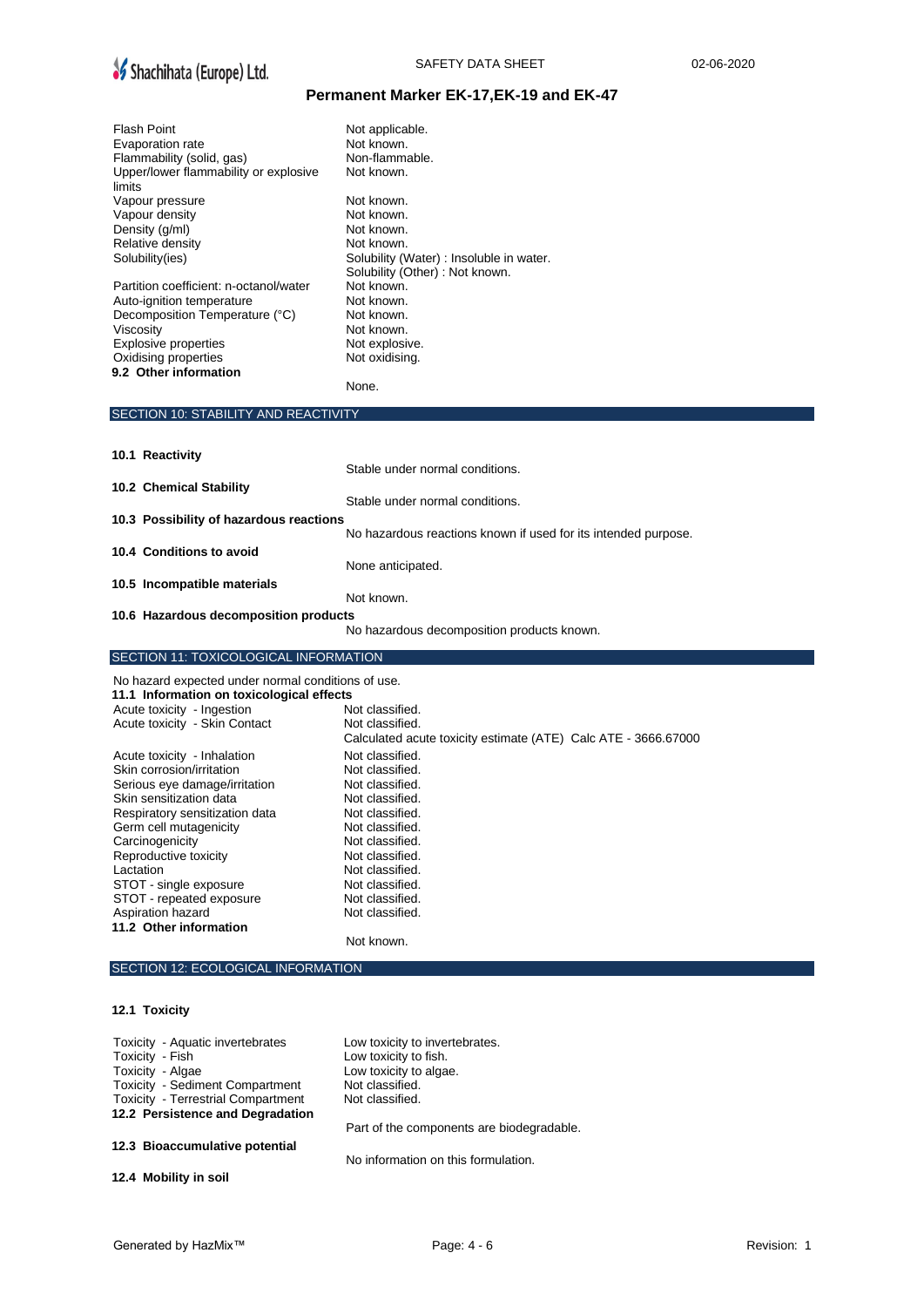| <b>Shachihata (Europe) Ltd.</b>                                                 | SAFETY DATA SHEET                                                                                                                   | 02-06-2020 |
|---------------------------------------------------------------------------------|-------------------------------------------------------------------------------------------------------------------------------------|------------|
|                                                                                 | Permanent Marker EK-17, EK-19 and EK-47                                                                                             |            |
|                                                                                 | Insoluble in water. The product is predicted to have low mobility in soil.                                                          |            |
| 12.5 Results of PBT and vPvB assessment                                         | Not classified as PBT or vPvB.                                                                                                      |            |
| 12.6 Other adverse effects                                                      | Not known.                                                                                                                          |            |
| SECTION 13: DISPOSAL CONSIDERATIONS                                             |                                                                                                                                     |            |
|                                                                                 |                                                                                                                                     |            |
| 13.1 Waste treatment methods                                                    | Dispose at suitable refuse site.                                                                                                    |            |
| 13.2 Additional Information                                                     | No special precautions are required for this product.                                                                               |            |
| SECTION 14: TRANSPORT INFORMATION                                               |                                                                                                                                     |            |
| Not classified as hazardous for transport.                                      |                                                                                                                                     |            |
| 14.1 UN number                                                                  | Not applicable                                                                                                                      |            |
| 14.2 UN proper shipping name                                                    | Not applicable                                                                                                                      |            |
| 14.3 Transport hazard class(es)                                                 | Not applicable                                                                                                                      |            |
| 14.4 Packing group                                                              |                                                                                                                                     |            |
| 14.5 Environmental hazards                                                      | Not applicable                                                                                                                      |            |
| 14.6 Special precautions for user                                               | Not classified as a Marine Pollutant.                                                                                               |            |
| 14.7 Transport in bulk according to Annex II of Marpol and the IBC Code         | Not known                                                                                                                           |            |
|                                                                                 | Not known                                                                                                                           |            |
| SECTION 15: REGULATORY INFORMATION                                              |                                                                                                                                     |            |
| European Regulations - Authorisations and/or Restrictions On Use                | 15.1 Safety, health and environmental regulations/legislation specific for the substance or mixture                                 |            |
| Candidate List of Substances of Very<br>High Concern for Authorisation          | 4-(1,1,3,3-tetramethylbutyl)phenol (140-66-9)                                                                                       |            |
| REACH: ANNEX XIV list of substances<br>subject to authorisation                 | Not listed                                                                                                                          |            |
| REACH: Annex XVII Restrictions on the<br>manufacture, placing on the market and | Xylene (1330-20-7), ethylbenzene (100-41-4), butan-1-ol n-butanol (71-36-3), 4-<br>$(1,1,3,3$ -tetramethylbutyl)phenol $(140-66-9)$ |            |
| use of certain dangerous substances,<br>mixtures and articles                   |                                                                                                                                     |            |
| Regulation (EC) N° 850/2004 of the                                              | Community Rolling Action Plan (CoRAP) Xylene (1330-20-7), butan-1-ol (71-36-3)<br>Not listed                                        |            |
| European Parliament and of the Council<br>on persistent organic pollutants      |                                                                                                                                     |            |
| Regulation (EC) N° 1005/2009 on<br>substances that deplete the ozone layer      | Not listed                                                                                                                          |            |
| Regulation (EU) N° 649/2012 of the<br>European Parliament and of the Council    | Not listed                                                                                                                          |            |
| concerning the export and import of<br>hazardous chemicals                      |                                                                                                                                     |            |
| <b>National regulations</b><br>Other<br>15.2 Chemical Safety Assessment         | Not known.                                                                                                                          |            |
|                                                                                 | A REACH chemical safety assessment has not been carried out.                                                                        |            |
| SECTION 16: OTHER INFORMATION                                                   |                                                                                                                                     |            |
| The following sections contain revisions or new statements:                     | $1 - 16$                                                                                                                            |            |
| <b>LEGEND</b>                                                                   |                                                                                                                                     |            |
| Hazard Pictogram(s)                                                             | None.                                                                                                                               |            |

GHS02: GHS: Flame GHS05: GHS: Corrosion GHS07: GHS: Exclamation mark